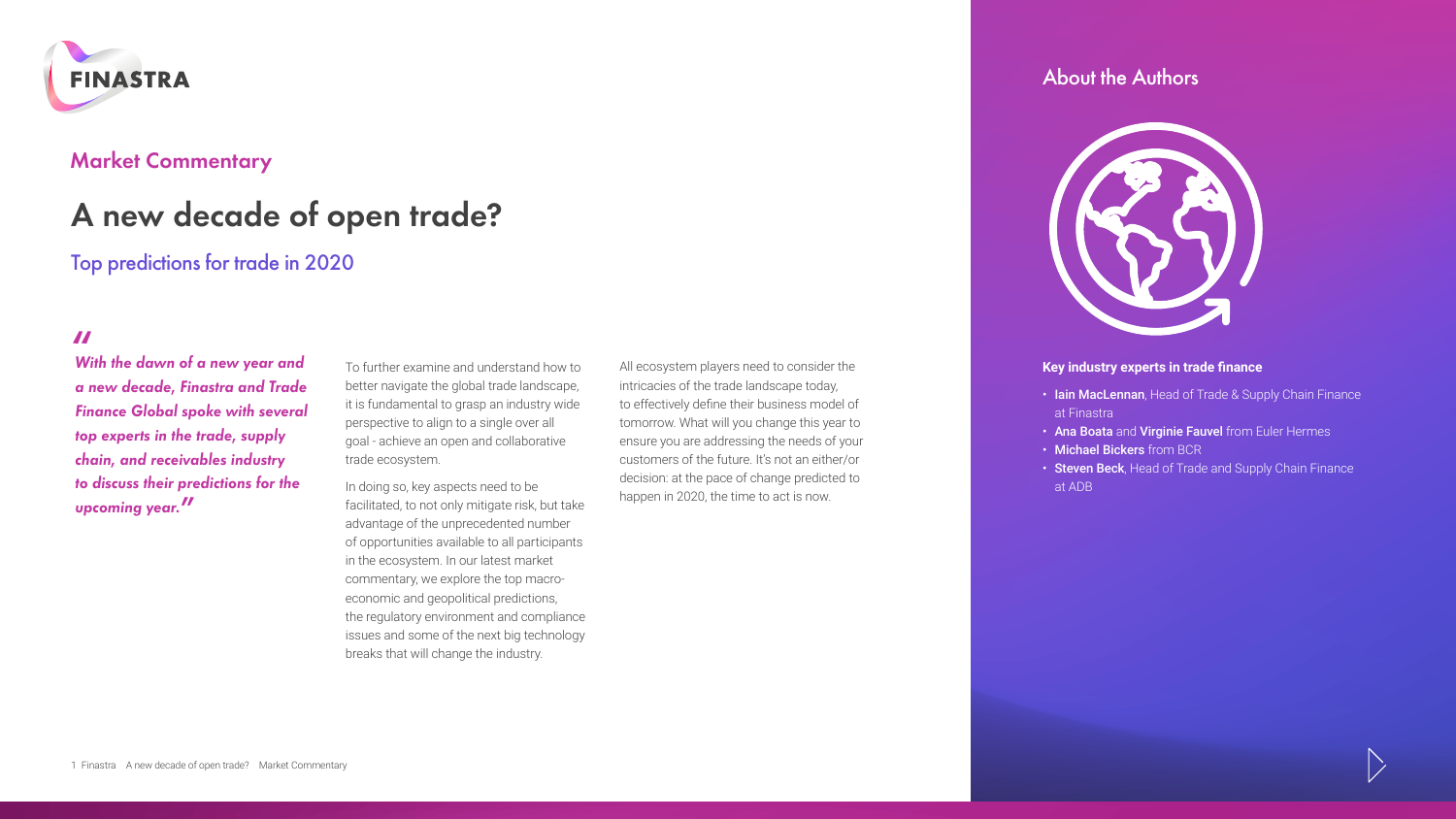# **What are your top macro-economic and geopolitical predictions for trade, supply chain, and receivables in 2020?**

Even if we see progress on the one hand, based on the last eighteen months we know that can be reversed almost overnight. Therefore, we will likely see a continued period of uncertainty over the next twelve months.

**"** *It is a challenging environment, and at the World Trade Symposium, there was much discussion in regards to whether we are moving away from a rule to a power-based system.***"**

Iain MacLennan Finastra

### Aba Boata, Euler Hermes: I agree.

In 2019, global trade of goods and services could grow at its slowest pace in a decade (+1.5%). Globally, exporters are likely to lose USD420bn. China (-USD67bn), Germany (-USD62bn) and Hong Kong (-USD50bn), as well as the Electronics (-USD212bn), Metals (-USD186bn), and Energy (-USD183bn) sectors, are the main victims of the trade recession.

And then there's the question of whether the U.S. and China empires will strike back in 2020? The worst could be behind us but despite a slight acceleration we expect global trade to remain in this low growth regime in 2020 (+1.7%). The sectors software and IT services (USD62bn), agrifood (USD41bn) and chemicals (USD37bn), as well as China (USD90bn) and the U.S. (USD87bn) will see the largest trade gains in 2020 (USD87bn and USD90bn, respectively).

However, trade tensions have taken a toll: export gains would be roughly half of what they were in 2018 for both. In addition, Germany and the UK could be targeted by U.S. tariffs on cars.

Trade diversion shows that a few winners are capturing export market share to the U.S. (Vietnam, France, the Netherlands and Taiwan) and China (Malaysia, Singapore, Russia and Saudi Arabia).

However, these winners (like Vietnam) could be next on the hit-list. Meanwhile, Phantom Trade, whereby companies ship their merchandise to a third market (such as Taiwan, Japan) before exporting it to their trade partner, is unveiling tariff circumvention mechanisms and artificially inflating trade figures.

Steven Beck, ADB: Yes, something that we are seeing is that ongoing trade tensions and the decoupling of value chains will add to intra-Asian trade growth, already fueled by high growth rates compared to the rest of the world.

Michael Bickers, BCR: To add on to this. I think that supply chain finance will grow more rapidly than traditional factoring and there will be more open account trading. We should also see slightly more stability in Europe post Brexit but bearing in mind so much to do in terms of trade relationships.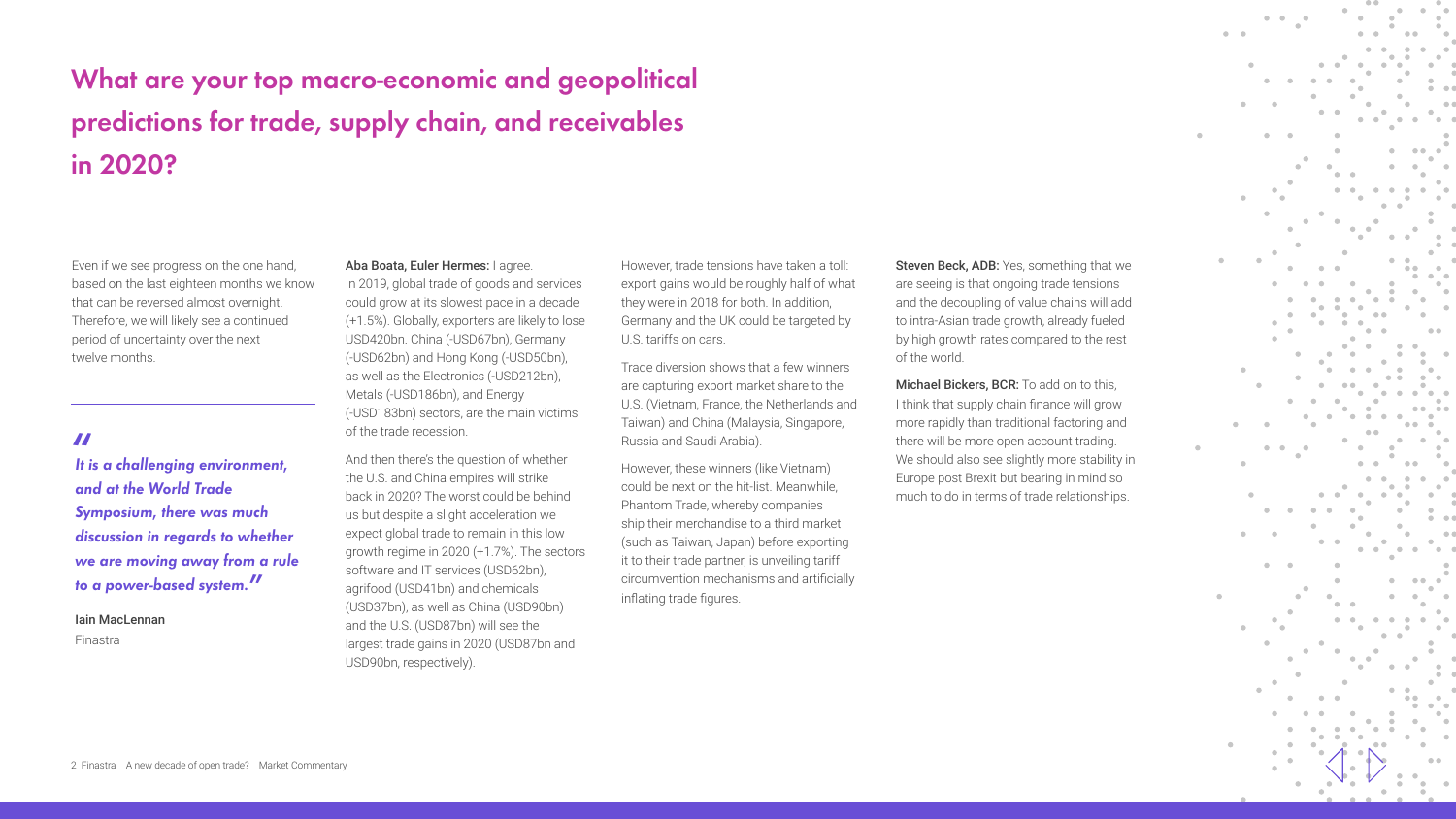# **What are your top predictions for 2020 related to the regulatory environment and compliance issues?**

### Michael Bickers, BCR: In the receivables

finance sector people are nervous about the introduction of regulation and the cost of compliance, but in markets where it has been introduced it has had an overall benefit in my opinion. But it's important to work with the regulators and the supervisory bodies during any introduction.

Iain MacLennan, Finastra: Yeah, I am hopeful that we will start to see more policies that support digital trade, not simply the focus on due-diligence that we have seen to date. There is evidence of this but we need to see this across the globe. After all, trade is global in nature.

### **What are the biggest challenges in trade, receivables, and supply chain finance you predict for 2020?**

Aba Boata, Euler Hermes: Pervasive protectionism (~1,290 new trade barriers in 2019, number of new regional trade agreements divided by three and average U.S. tariffs more than doubled since 2017) has pushed countries to sharpen their trade arsenals. We identify that challenges could come from countries that could become irritable (i.e. could be tempted) and capable to wage trade wars (the U.S., India, Russia, China, France); those that are irritable but not equipped (Japan, Mexico, South Africa) and those that are neither equipped nor irritable (Australia, South Korea).

In addition, we expect new rules of the game, as part of the shift towards more sustainable trade (regulation of trade transportation and carbon emissions of traded products). Simplifying and considering the EU Border Carbon Adjustment tax (BCA) to be an outright tariff on EU imports, we estimate that a 1% tariff could result in a loss of USD7bn of exports to the EU, affecting Russian, U.S. and Chinese exports.

Finally, trade Tech is reshuffling trade cards in the backdrop: e-commerce platforms and blockchain technology are expected to reduce trade-related costs, while 3D printing could alter the cross-border production process by shortening global value chains, reducing operational risks but decreasing trade flows.

Michael Bickers, BCR: Speaking of technology, specifically the use of blockchain and DLT in trade and receivables finance, the biggest challenges are interoperability and standardization. The cost and efficiency of such structures ar[e](http://www.finastra.com/) also being called into question. Finding new markets for supply chain finance will be a challenge as the market for blue chip buyers becomes saturated. For banks in this sector, the on-boarding and financing of SME suppliers will become more of an issue as non-bank competition increases. Trade wars and Brexit may make international trade increasingly challenging and even an increase in government expenditure generally may put in an increased burden on business and consumers through taxation. There is increasing pressure to use new technology and we may begin to see adoption providing more competitive advantage.

Steven Beck, ADB: I think there are many challenges that the industry must tackle. The conscious or unintended consequence of deterring economic activity, including value chains and the free flow of goods and technology on a global basis will have adverse consequences for the world. Decoupling is a threat to global trade, prosperity, and possibly even peace. It's incumbent on all of us to ensure that this scenario does not happen.

Trade based money laundering will become an area of increasing focus. The industry will need to work closely with regulators to address concerns and improve our ability to detect and prevent crime in our transactions. Decoupling inhibits international cooperation and creates more space for bad actors to use the financial system. ADB, an active member of the Financial Action Task Force's (FATF) Trade Based Money Laundering (TBML) Working Group, is well positioned to play a convening role and will continue to do so.

Making choices about what IT initiatives to undertake and purchase will become even more difficult. Technology becomes obsolete quickly. It requires tremendous resources and operational upheaval to implement. Interoperability always an issue.

**"** *Creating global digital standards and protocols to drive interoperability, interconnectedness of systems and platforms on which trade will move in the future is important to ensure global trade continues to deliver peace and prosperity."*